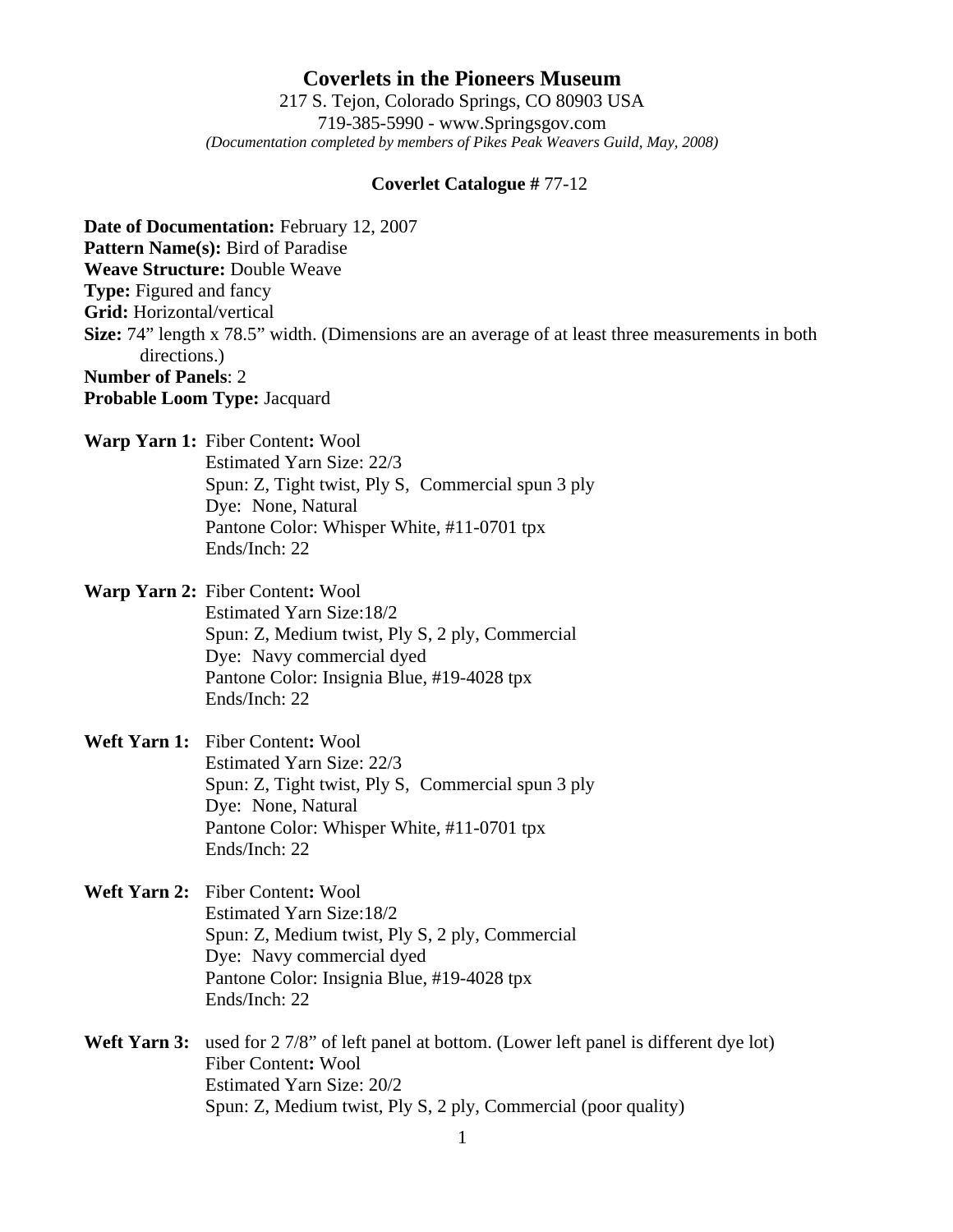|                   | Dye: Navy commercial dyed                                                              |
|-------------------|----------------------------------------------------------------------------------------|
|                   | Pantone Color: Silver Lining, #14-4501 tpx                                             |
|                   | Ends/Inch: 22                                                                          |
| Edge:             | Bottom fringed                                                                         |
| <b>Border:</b>    | Integrated, not the same motif. Bottom border includes geometric motifs and pansies.   |
|                   | Corner motif has weaver's mark and woven in words "Bird of Paradise". Vertical borders |
|                   | include birds and flowers.                                                             |
| <b>Weaving:</b>   | Pattern squared: No elongated                                                          |
|                   | Borders mitered: Yes                                                                   |
|                   | Threading errors: No                                                                   |
|                   | Treadling errors: No                                                                   |
|                   | Even beat: Yes                                                                         |
|                   | Panels match: Yes, hand sewn. Seams -- both layers not caught in places.               |
| <b>Condition:</b> | Shows much wear; mended                                                                |
|                   |                                                                                        |

**Place of Origin:** New York, Palmyra, Wayne County **Circa:** 1850.

**Date Received by museum**: February 23, 1977, Gift **Donor:** Mrs. Prudence Mick **Street Address:** 509 S. El Paso **City:** Colorado Springs **State:** Colorado **County:** El Paso

**Weaver:** James Van Ness

**Inscription:** Weaver's mark, 2 lower corners.

**Museum Note:** (includes history prior to museum ownership and other information in museum files):

"Coverlet, blue and white "Bird of Paradise" pattern with alternating scroll and floral circles, measures 79" x 84", "Bird of Paradise" border measuring "7" to 9", 9" border has 2" fringe. Major design is the Bird of Paradise. Coverlet is reversible. Weave is Jacquard. Markings: "Bird of Paradise" woven throughout the coverlet."

## **Museum History: Storage:** 4-2-5-6

## **For further information on the weaver or coverlets with similar motifs or design features see:**

 Anderson, C.S. *American Coverlets and Their Weavers: Coverlets from the Collection of Foster & Muriel McCarl*. Williamsburg, VA: Colonial Williamsburg Foundation. 2002. ISBN 0-87935- 215-9. pp. 10-11

 Davison, M. & Mayer-Thurman, C. *Coverlets: A Handbook on the Collection of Woven Coverlets in the Art Institute of Chicago*. Chicago: Art Institute. 1973. LCCN 73-82570. pp. 108-109

Shaeffer, M.W.M. *Made in New York State: Coverlets 1820-1869.* Watertown, NY: Jefferson